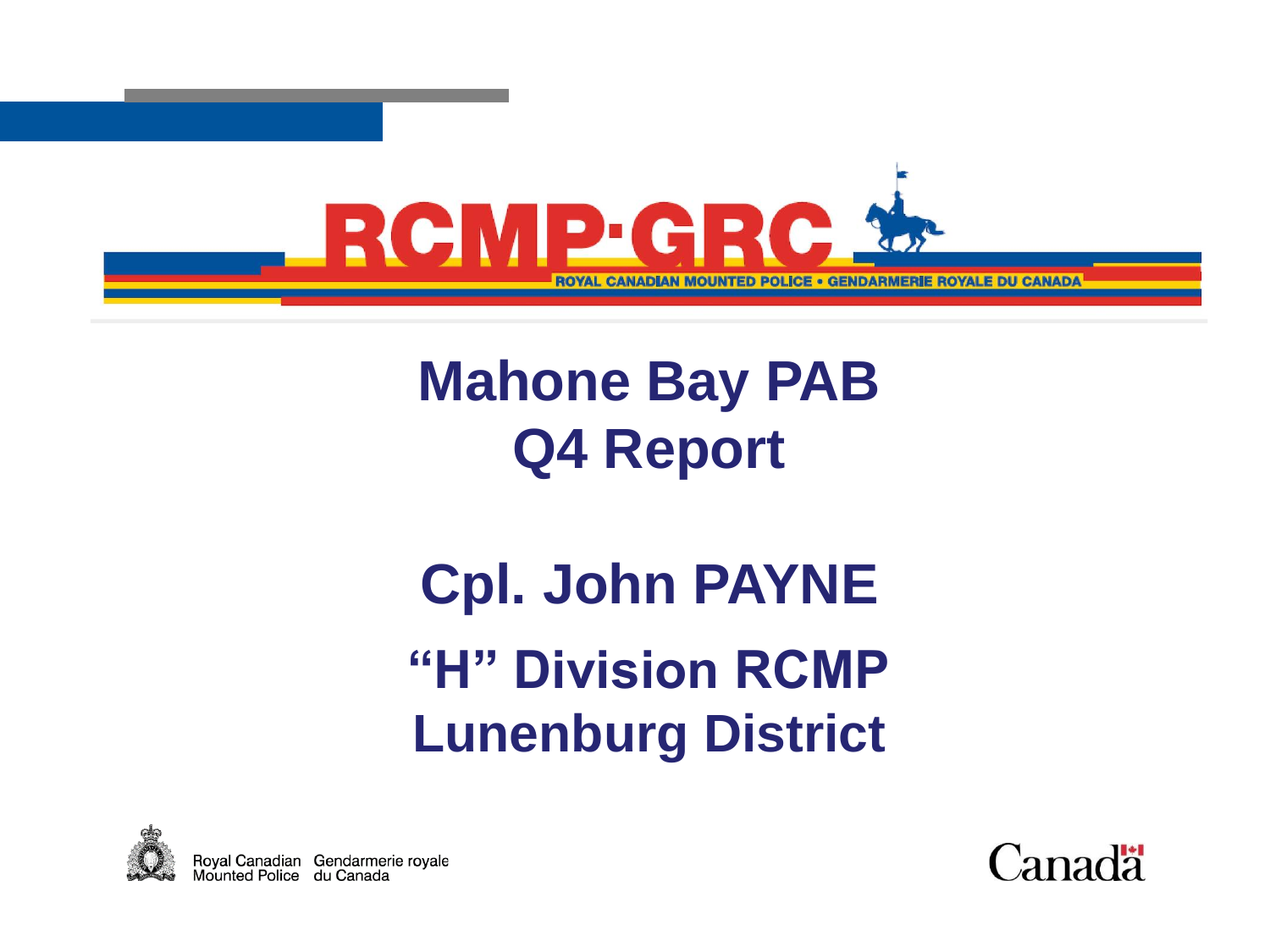### **LUNENBURG DISTRICT STAFF**

- 1 Staff Sergeant
- 2 Sergeants
- 7 Corporals
- 33 Constables
- 1 Reserve Constable
- 7 Administrative Staff



- Crime Analyst (Covers numerous areas including Lunenburg District)
- Senior Safety Coordinator (Jointly Managed with BPS)
- Additional Resources on Request MCU, FIS, ICE AIR SERVICES, CRITICAL INCIDENT PROGRAM



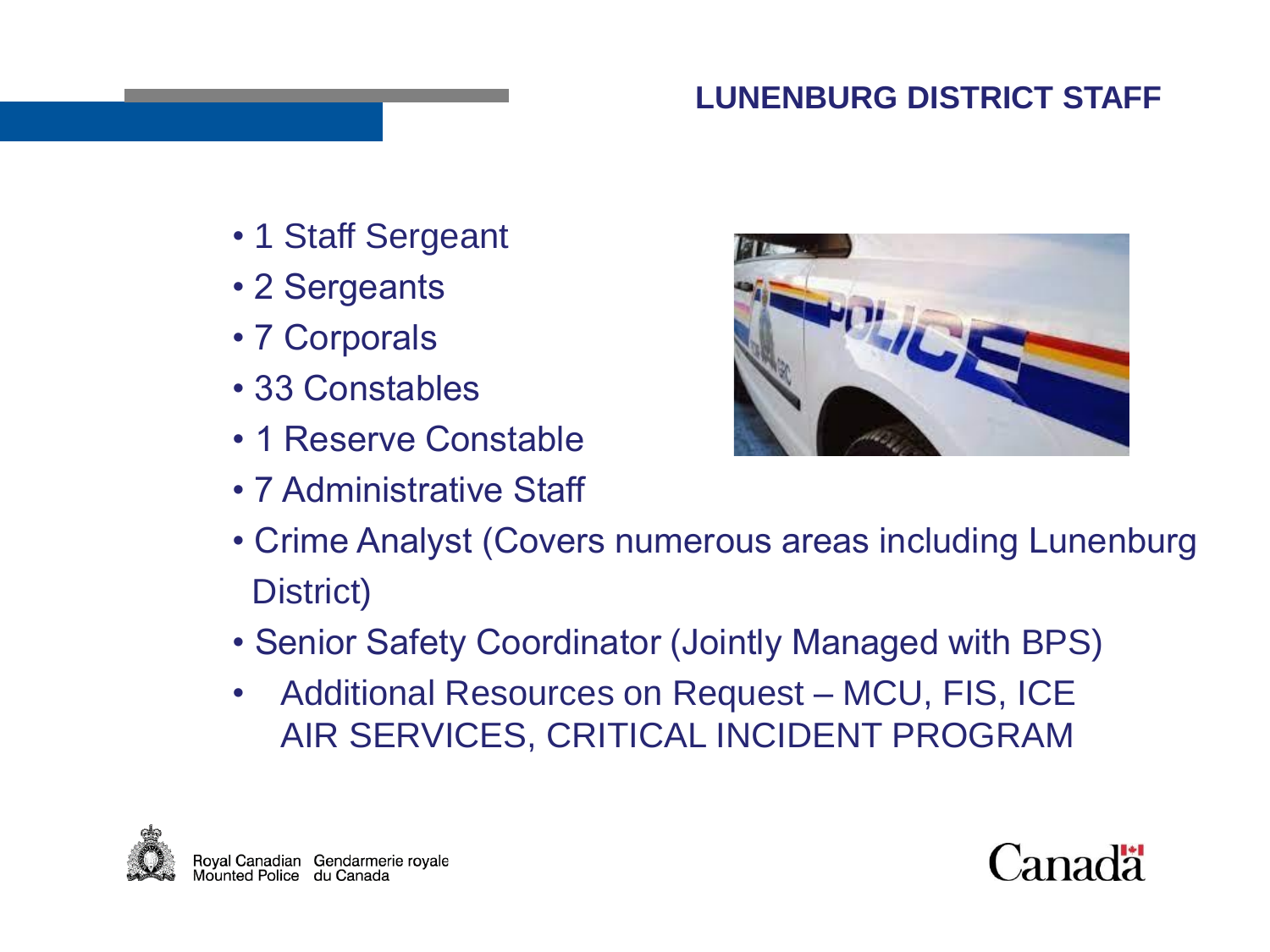### **SOUTHEAST TRAFFIC SERVICES**

- Six member Provincial Unit working out of Lunenburg District (Chester Office)
- Dedicated traffic enforcement throughout Lunenburg and Queens Counties.

These below statistics are in addition to the "Road Safety" work conducted by Lunenburg County District members.

- 390 Summary Offence Tickets
- 512 Written Warnings
- 130 Checkpoints





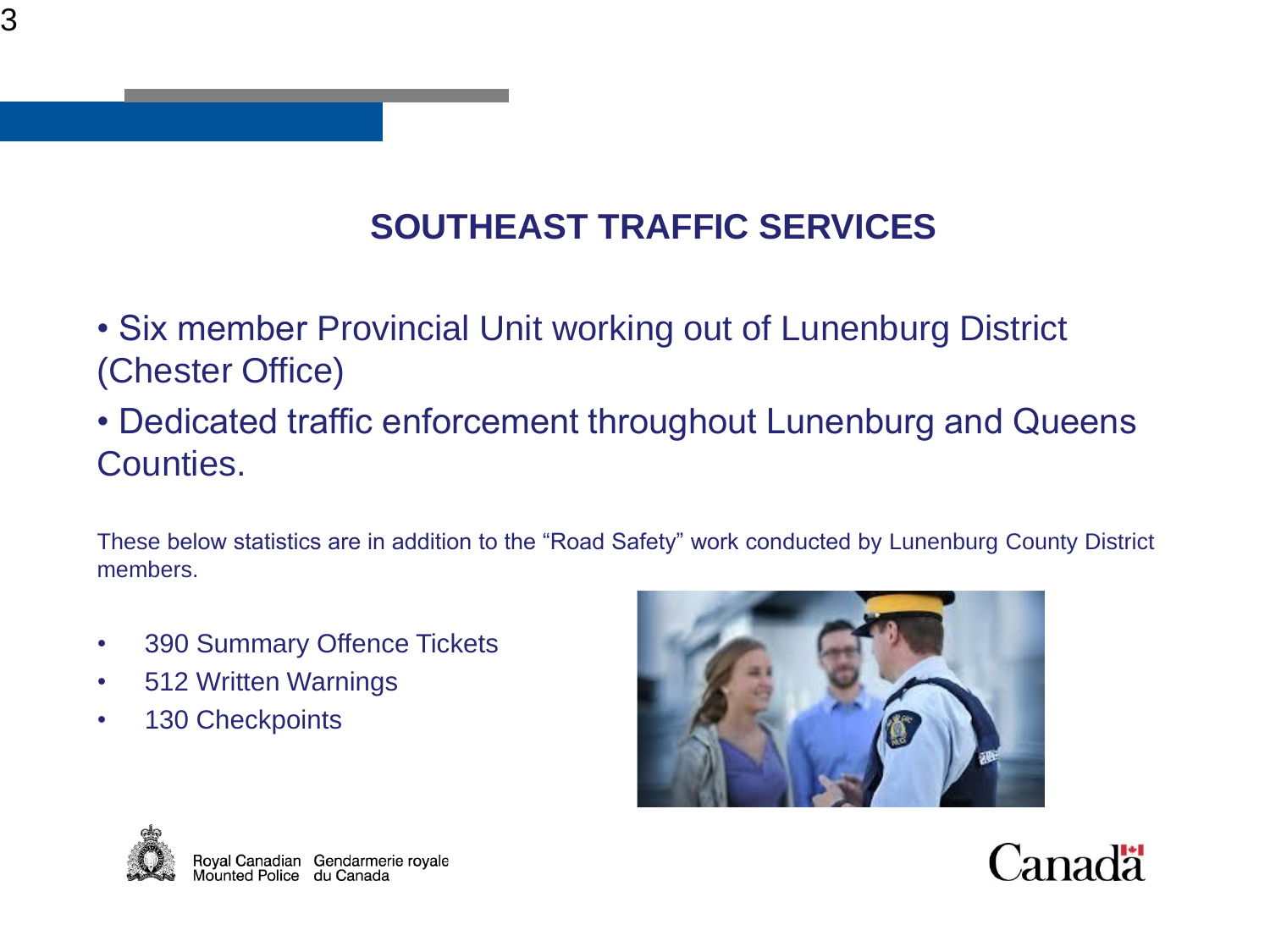### **LUNENBURG DISTRICT FLEET**

- (15) Patrol Cars
- (3) Patrol SUVs
- (5) Unmarked Police Vehicles
- (1) Police Boat
- (1) 4 Seat UTV (Side x Side)
- (4) Patrol Bicycles







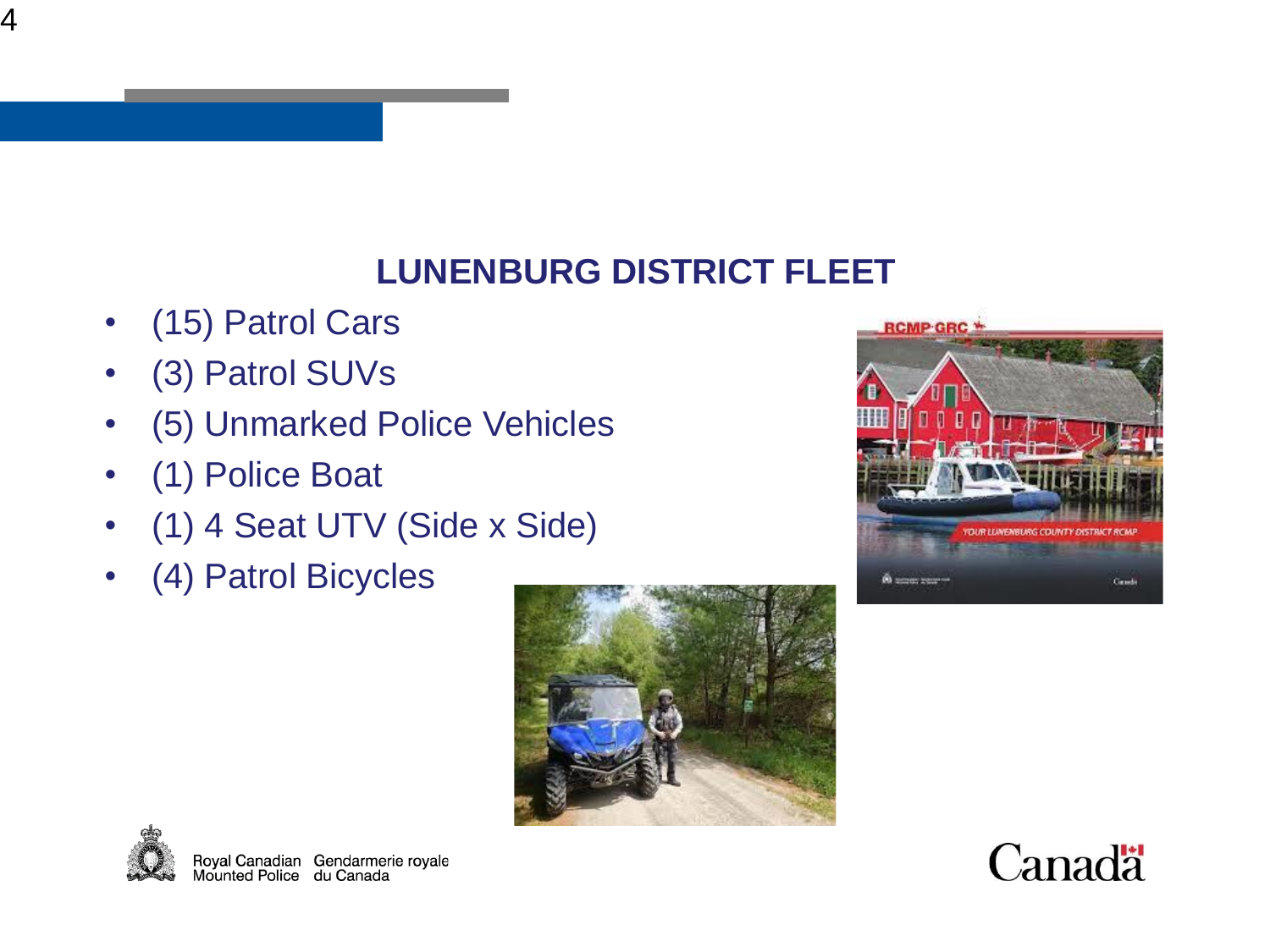## District Facilities



- Chester Detachment
- Lilydale Detachment
- Cookville Detachment

*Lunenburg (Lilydale) NS* **Telephone:** 902-634-8674 **Fax:** 902-634-4311

**Hours of Operation** Monday, Wednesday & Friday 8:30 am to 4 pm **Fingerprints** By appointment only

#### **Services available**

•Criminal records check •Fingerprints •General information •Non emergency complaints •Outside detachment emergency phone •Report a crime

•Vulnerable sector check



S/Sgt. Victor Whalen District Commander

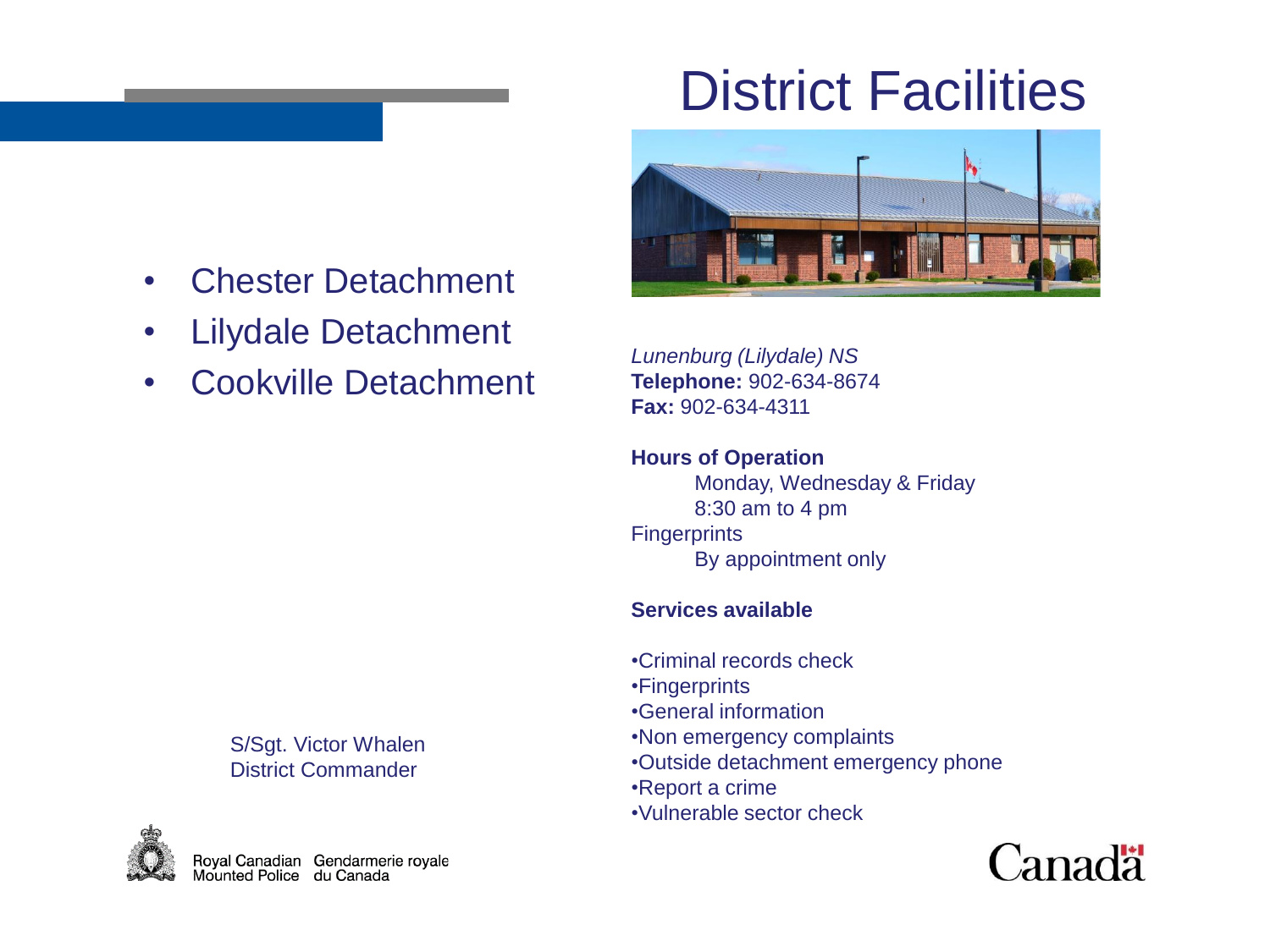

### District Resources

#### **GENERAL INVESTIGATION SECTION (Lunenburg County)**

- Cst. Alexander Tucker is Lunenburg District's GIS Investigator. His role is to investigate resource intensive & more complicated criminal files. ie: B&E Series
- Often paired with SCEU Lunenburg District benefits from a highly trained multi-member investigative team.

#### **SCHOOL SAFETY RESOURCE OFFICER (Lunenburg County)**

• Constable Ted BAILEY is Lunenburg District's School Safety Resource Officer and is dedicated to providing support to Lunenburg County's 18 public schools. The SSRO works with local schools and delivers programs concerning a range of topics including cyber bullying, and other social media topics. With schools currently being reopened, Cst. BAILEY will be providing school talks in person or virtually, depending on each specific school requirements.

#### **COMMUNITY POLICING VICTIMS SERVICES OFFICER (Lunenburg County)**

- Constable Sonia Upshaw is the Community Policing Victim Services Officer for Lunenburg County. Cst. UPSHAW is stationed out of Chester Detachment, and is responsible for maintaining and developing current and future community partnerships within the District.
- Corporal John PAYNE is located in the Lilydale Office and is responsible for the Community Policing Responses in Lunenburg County.



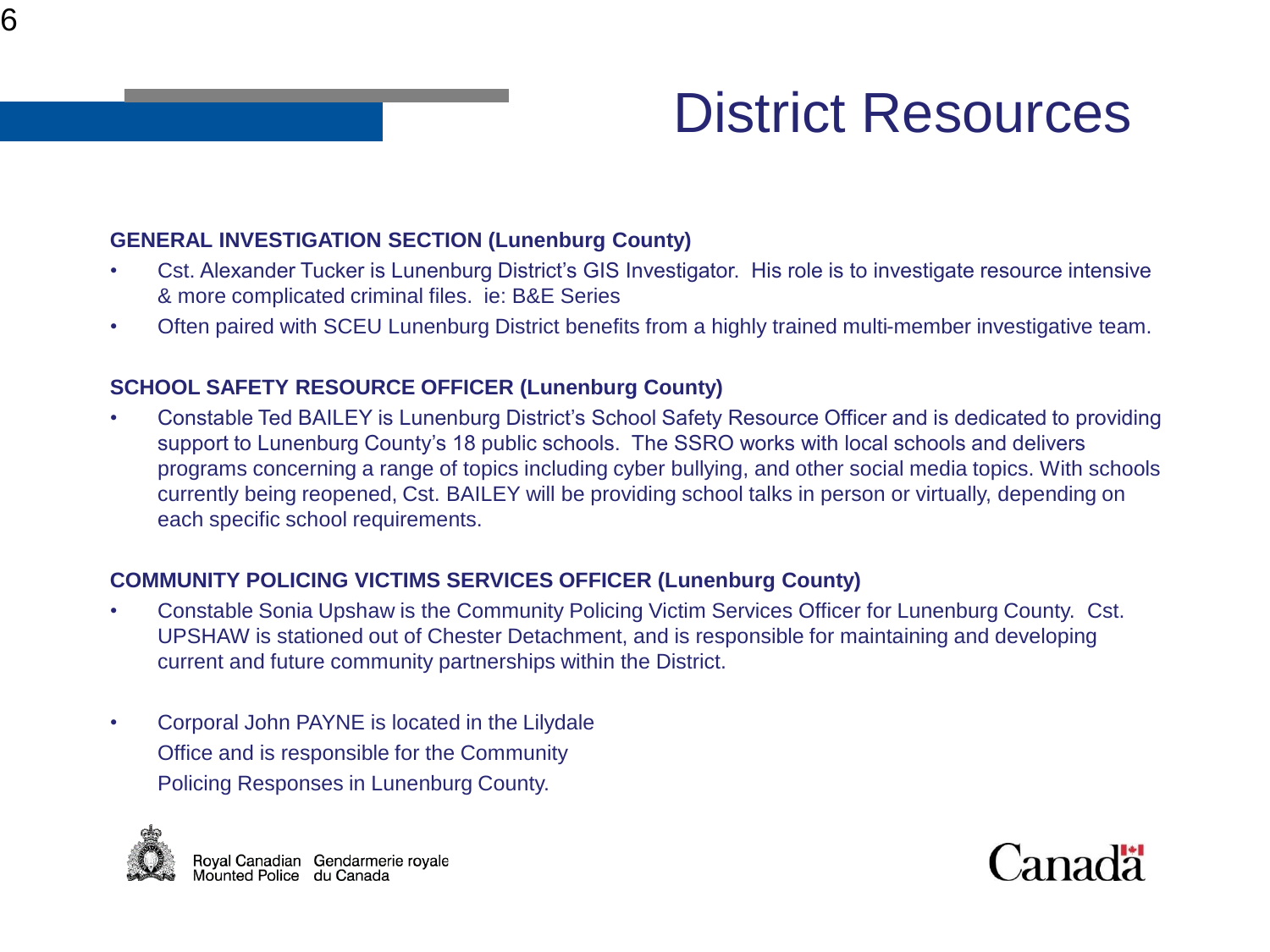

## Quarterly District Calls for Service

- Between October 1st & December 31st, 2021, Lunenburg District had received **2785 Calls for Service** which included Criminal Code, Controlled Drugs and Substance Act, and Provincial Act Investigations.
- Check Stops 130 Various Locations throughout the County
- False Alarms 27
- Wellbeing Checks 77
- Mental Health Act 109 (104 in the quarter in 2020)
- Sudden Death 18
- Crime Prevention -97
- False/Accidental 911 calls 56
- Missing Person- 6 (all located)



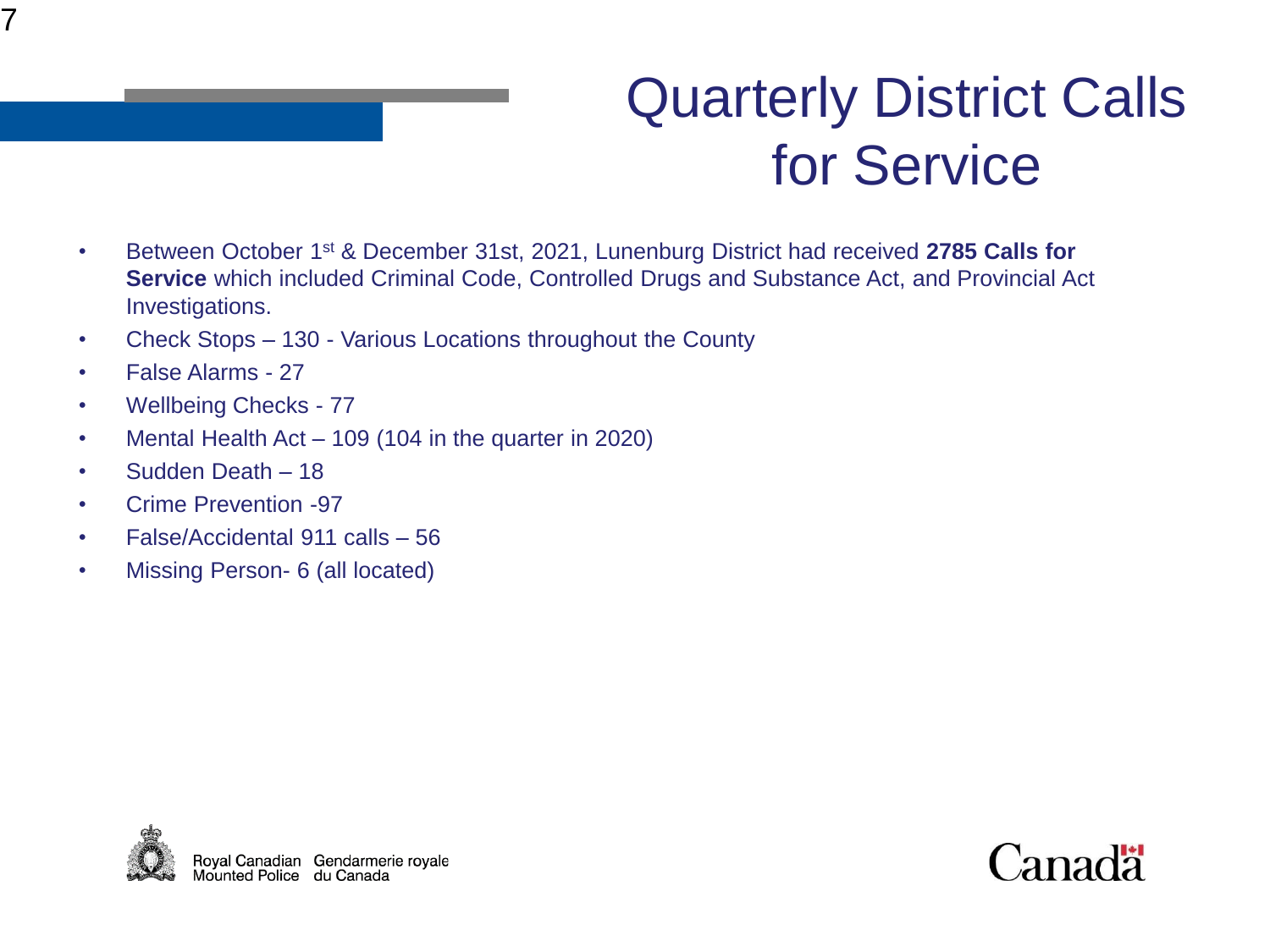

## Street Crime Enforcement Unit

- **SCEU (Street Crime Enforcement Unit) is a 3 member plainclothes investigative team funded by the Department of Justice. On the South Shore the team is integrated with Bridgewater Police Service (BPS) – 2 RCMP & 1 BPS**
- **This team is led by Cpl. Derek McALPINE of the RCMP. SCEU's mandate is to investigate low to mid-level organized crime. They primarily investigate offences under the Controlled Drugs and Substances Act (CDSA) and the Criminal Code in both Lunenburg and Queens County.**



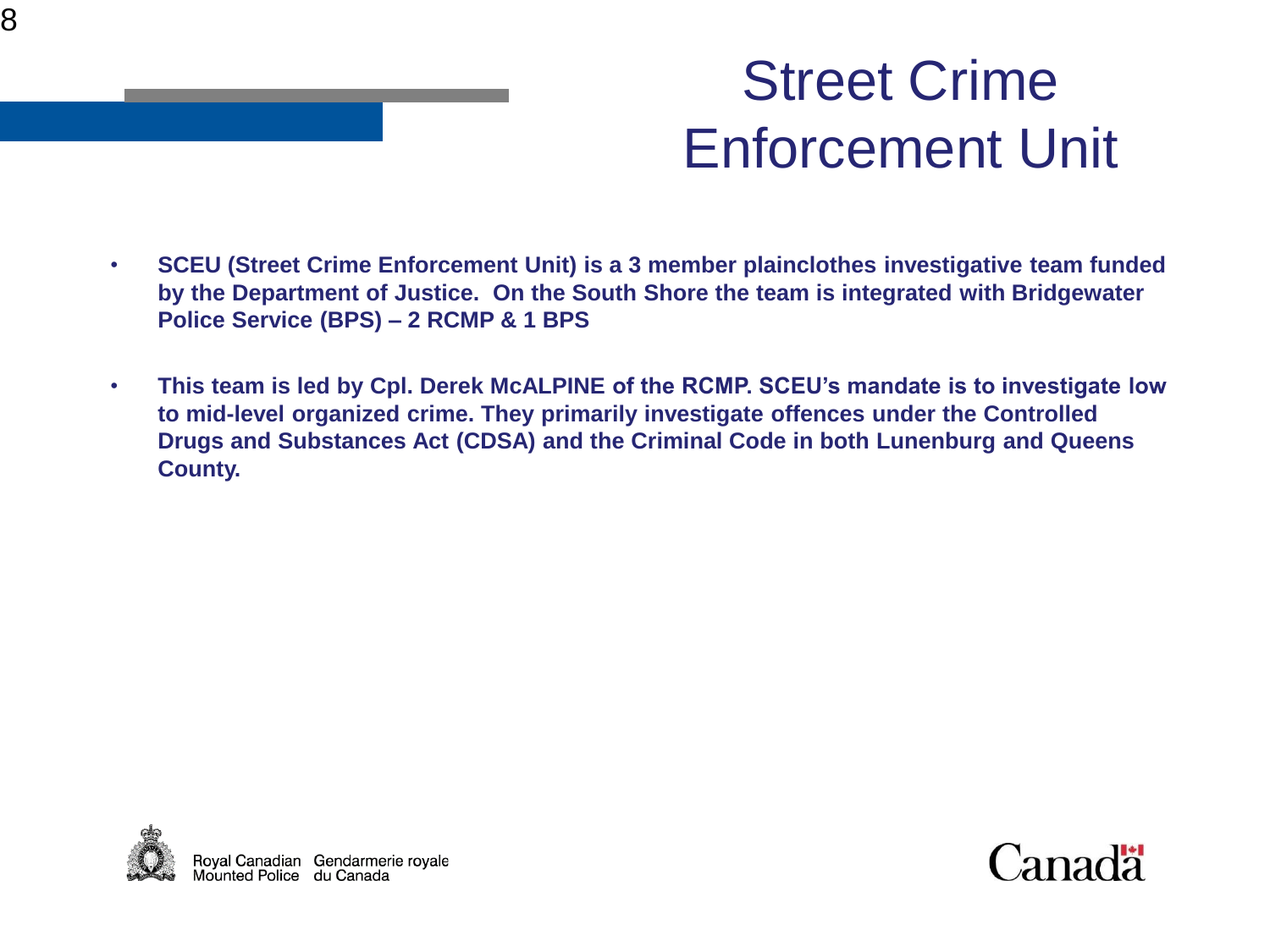

### Town of Mahone Bay

• **During this quarter there were 99 total generated occurrences in the Town of Mahone Bay. This includes all reported calls for service from the public as well as self generated enforcement by both the Lunenburg District RCMP members and Southeast Traffic Services (in addition to those included in the attached statistics sheet).**

#### **Notable occurrences:**

- On October 5<sup>th</sup>, 2021 Lunenburg members responded to a call of a Sexual Assault. Male youth was arrested and charged. This case is currently before the courts.
- On October 16<sup>th</sup>, 2021 Lunenburg members responded to a call of a Domestic Assault on Main Street in Mahone Bay. Upon arrival, members located and arrested a male for assaulting his common-law partner. The male was released on conditions not to have contact with the victim. The case is also before the courts.
- On October 22<sup>nd</sup>, 2021 Lunenburg members responded to a complaint of shoplifting from the Mahone Bay Liquor Store. Video surveillance obtained show a male wearing a mask. To date, police have not yet been able to identify this individual. The investigation is on-going.



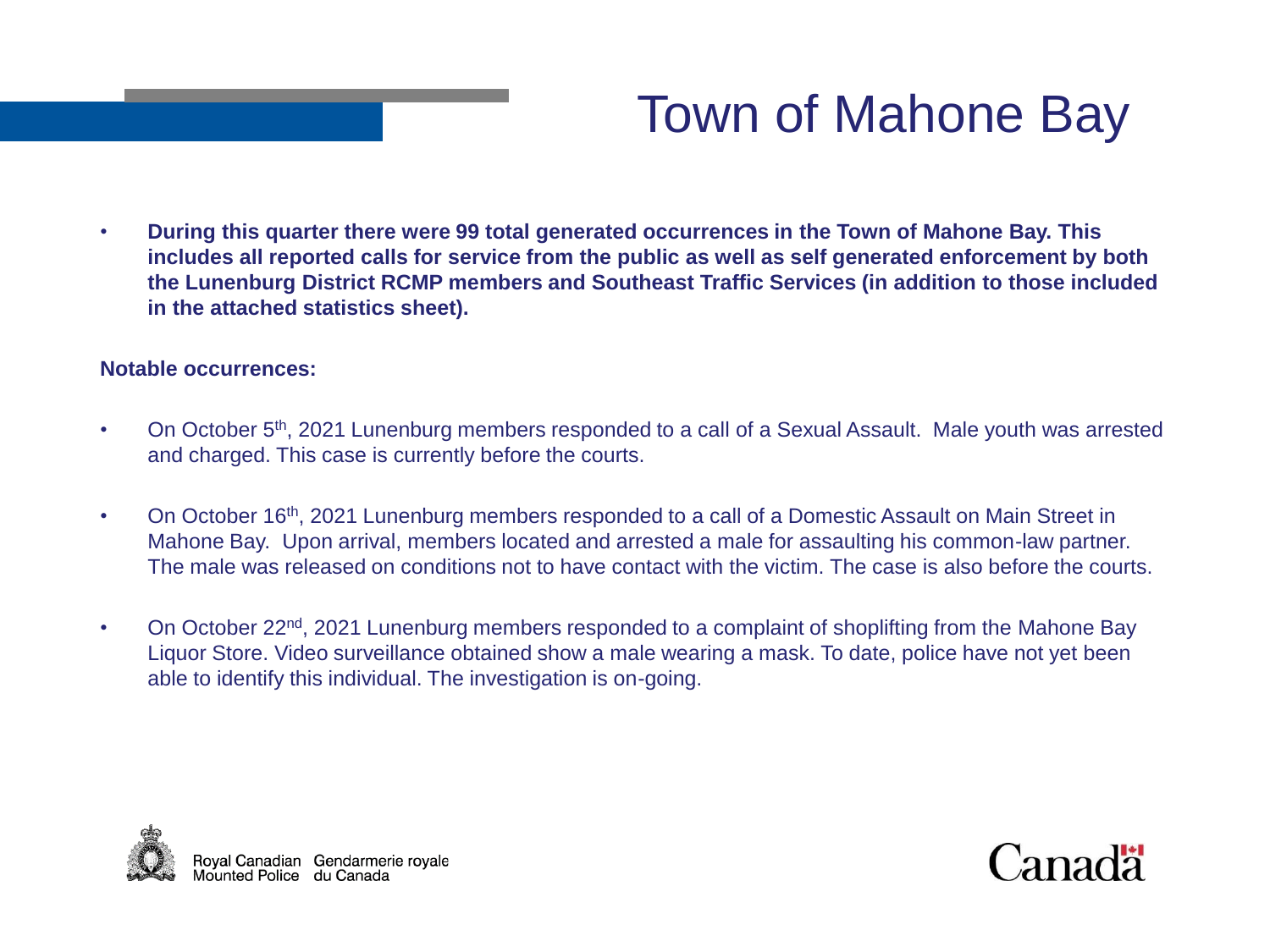### Notable Occurrences Cont'd

- On November 8th , 2021 Lunenburg members arrested a female suspect on Highway 3 in Mahone Bay, for transporting illegal marihuana in her vehicle. The female suspect was charged accordingly and the matter is now before the courts.
- During this quarter a total of 17 Summary Offence Tickets / Warnings were issued to motorists in Mahone Bay. Offences were primarily related to speeding, using a handheld cellular device, not wearing a seatbelt, no insurance, no inspection and no registration.
- A total of 13 Checkpoints were completed during this quarter. The majority of Checkpoints were completed at the intersection of Fauxburg Road and Main Street as well on Edgewater Street. These areas were identified as a result of concerns from the public related to vehicles speeding and not stopping at a stop sign.



.

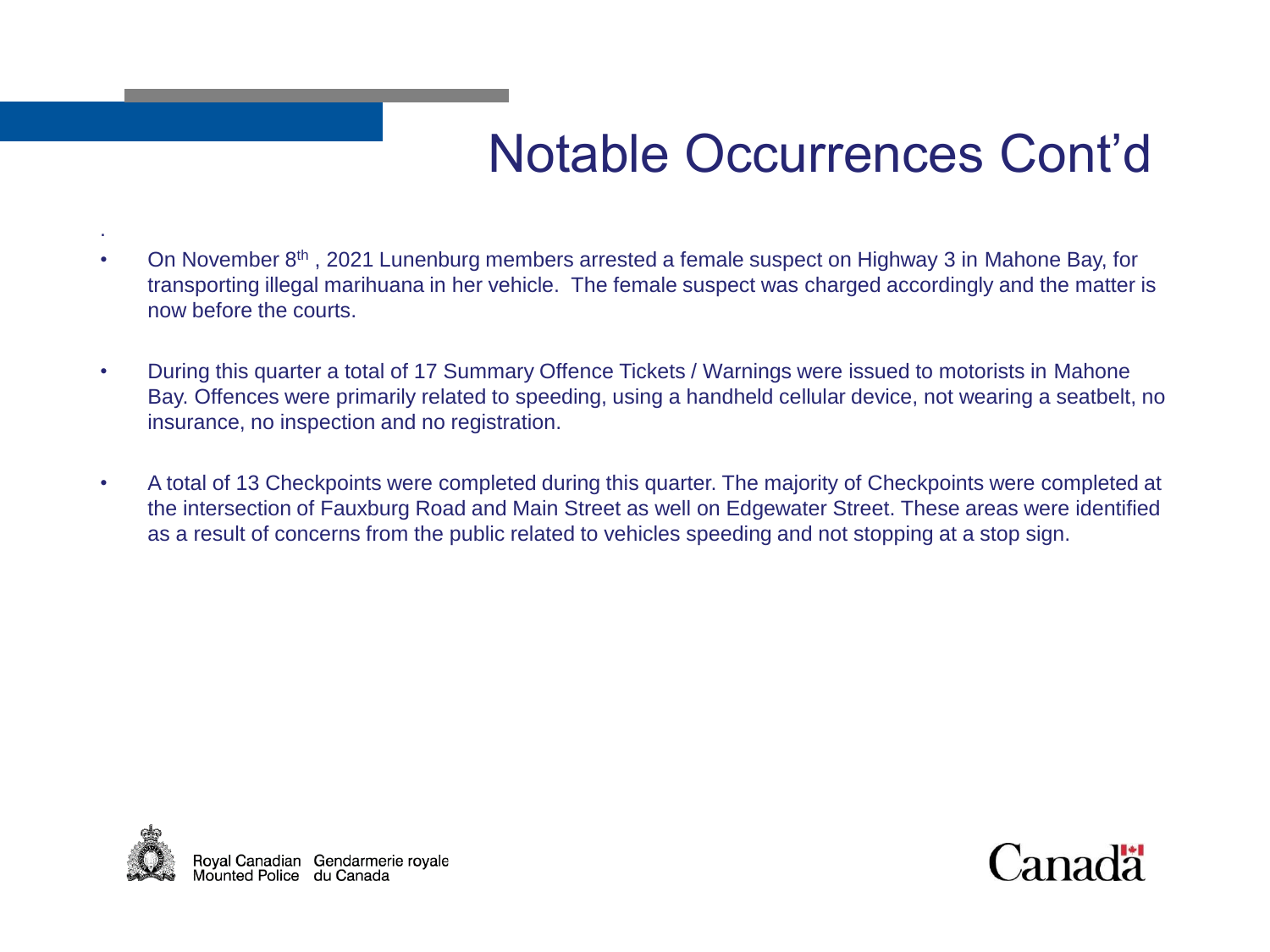

| <b>Type of Crime &amp; Occurrence Type</b> | 2021                             | 2021            | <b>Amount of</b> | <b>Calendar Year</b> |  |  |  |
|--------------------------------------------|----------------------------------|-----------------|------------------|----------------------|--|--|--|
|                                            | Q <sub>4</sub><br>Q <sub>3</sub> | <b>Change</b>   | to Date          |                      |  |  |  |
|                                            | <b>Current</b>                   | <b>Previous</b> |                  | 2021                 |  |  |  |
| <b>Crimes Against Persons</b>              |                                  |                 |                  |                      |  |  |  |
| <b>Offences Related to Death</b>           | $\mathbf 0$                      | $\mathbf 0$     | $\mathbf 0$      | $\overline{0}$       |  |  |  |
| <b>Sexual Offences</b>                     | 3                                | $\mathbf{1}$    | 2                | 4                    |  |  |  |
| Assault                                    | $\overline{2}$                   | $\mathbf{1}$    | $\mathbf{1}$     | 5                    |  |  |  |
| Kidnapping/Hostage/Abduction               | $\mathbf 0$                      | $\mathbf 0$     | $\Omega$         | $\mathbf 0$          |  |  |  |
| Robbery                                    | $\overline{0}$                   | $\mathbf 0$     | $\mathbf 0$      | $\mathbf 0$          |  |  |  |
| Extortion / Intimidation                   | 0                                | $\mathbf 0$     | 0                | $\mathbf 0$          |  |  |  |
| <b>Criminal Harassment</b>                 | $\overline{0}$                   | $\mathbf{1}$    | $-1$             | $\mathbf{1}$         |  |  |  |
| Indecent   Harassing Comm.                 | 0                                | $\overline{2}$  | $-2$             | 5                    |  |  |  |
| <b>Uttering Threats</b>                    | $\overline{0}$                   | $\mathbf 0$     | $\mathbf 0$      | $\mathbf 0$          |  |  |  |
| <b>Property Crime</b>                      |                                  |                 |                  |                      |  |  |  |
| Arson                                      | $\overline{0}$                   | $\mathbf 0$     | $\mathbf 0$      | $\mathbf 0$          |  |  |  |
| <b>Break and Enter</b>                     | 0                                | $\overline{0}$  | $\overline{0}$   | $\mathbf{1}$         |  |  |  |
| Unlawfully in a Dwelling House             | $\overline{0}$                   | $\Omega$        | $\Omega$         | $\overline{0}$       |  |  |  |
| <b>Theft Over</b>                          | $\mathbf{1}$                     | 0               | $\mathbf{1}$     | 1                    |  |  |  |
| Theft of Motor Vehicle                     | $\overline{0}$                   | $\mathbf 0$     | $\mathbf 0$      | $\Omega$             |  |  |  |
| Theft of Other MV / Motorcycle             | $\mathbf 0$                      | $\mathbf 0$     | $\mathbf 0$      | $\mathbf 0$          |  |  |  |
| Take MV w/o Consent                        | $\overline{0}$                   | $\mathbf 0$     | $\mathbf 0$      | $\mathbf 0$          |  |  |  |
| <b>Theft Under</b>                         | 3                                | 1               | 2                | 6                    |  |  |  |
| Shoplifting                                | 9                                | $\mathbf 0$     | 9                | 10                   |  |  |  |
| Theft (mail, bicycle, et al)               | 0                                | $\mathbf 0$     | $\mathbf 0$      | $\mathbf 0$          |  |  |  |
| Theft from Motor Vehicle                   | $\overline{0}$                   | $\mathbf 0$     | $\Omega$         | $\overline{4}$       |  |  |  |
| Possession of Stolen Goods                 | $\mathbf 0$                      | $\mathbf 0$     | $\overline{0}$   | $\Omega$             |  |  |  |
| Fraud                                      | $\overline{3}$                   | 3               | $\overline{0}$   | 16                   |  |  |  |
| <b>Identity Theft</b>                      | $\mathbf{1}$                     | $\overline{0}$  | $\mathbf{1}$     | $\overline{2}$       |  |  |  |
| Mischief                                   | $\overline{7}$                   | 10              | $-3$             | 29                   |  |  |  |
| <b>Drug Enforcement</b>                    |                                  |                 |                  |                      |  |  |  |
| Possession                                 | $\overline{0}$                   | $\Omega$        | $\Omega$         | $\Omega$             |  |  |  |
| Trafficking                                | $\mathbf 0$                      | 1               | $-1$             | 1                    |  |  |  |
| Import/Export                              | $\mathbf 0$                      | $\mathbf 0$     | $\mathbf 0$      | $\mathbf 0$          |  |  |  |
| Production                                 | 0                                | $\mathbf 0$     | 0                | $\mathbf 0$          |  |  |  |
| Other                                      | $\overline{2}$                   | $\mathbf 0$     | $\overline{2}$   | $\overline{2}$       |  |  |  |